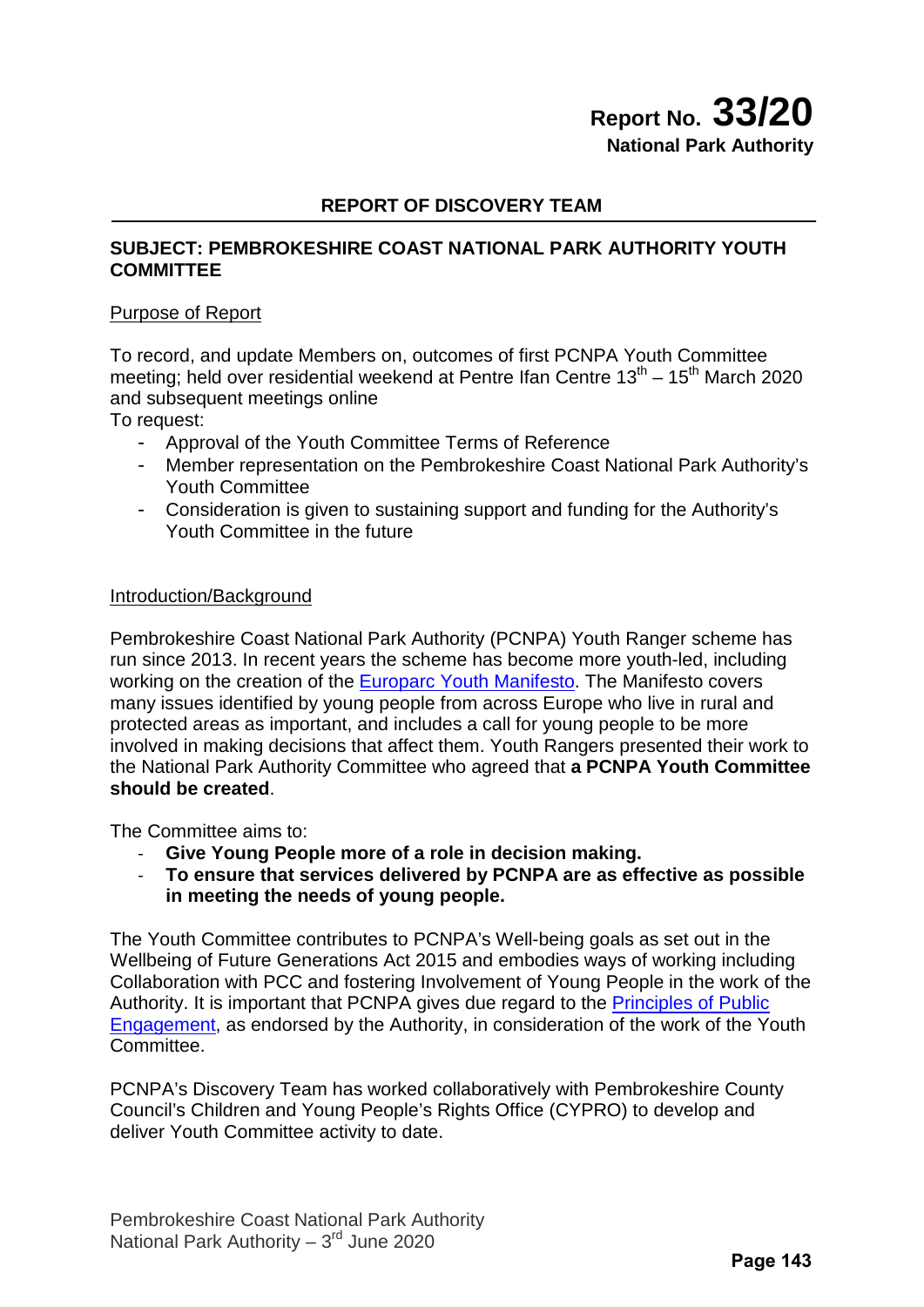To kick-start the Youth Committee a residential weekend was held 13<sup>th</sup>-15<sup>th</sup> March 2020 at the Pentre Ifan Centre near Newport. Over the weekend the Youth Committee got to know each other, developed its understanding of what the National Park is and the work of the National Park Authority, considered its priorities, how it will work and how it will link with the Members of the National Park Authority. This will allow the Committee to hit the ground running on regular committee meetings starting in April, and has generated items for consideration by National Park Authority Members.

The residential / activities were delivered by suitably experienced / qualified / DBS checked staff from PCNPA Discovery Team and PCC CYPRO Officer Rose Davies. Parts of the residential were attended by Authority Chairman Paul Harries, Vice Chair Di Clements, and CEO Tegryn Jones. A report on the residential weekend is included as Annex A.

In order to develop youth representation and ensure it is meaningful and sustainable we need to build stronger foundations by putting policies and procedures in place, develop and strengthen the relationship between the Authority, its staff and increase, improve and diversify our offer to young people.

The Terms of Reference (ToR) (Annex B) provided as a supporting document to this paper provide more information on the Youth Committee and how it is intended to work. The ToR were produced by Youth Committee with the support of the Volunteer Development Officer.

Two subsequent (online) Youth Committee meetings have been held on April 21<sup>st</sup> (Annex C) and May  $5<sup>th</sup>$  (Annex D) with another planned for May 19<sup>th</sup>; the main focus has been on further development of the Youth Manifesto in the Pembrokeshire context and prioritising issues raised to form a programme of work moving forward. Meeting minutes are provided as supporting documents to this report.

### **Comparisons**

A number of UK National Parks have current Youth Committees; most started within the last two years. Scottish Parks have had the added impetus of 2018 being Scotland's *Year of Young People*. Several others are looking to develop youth representation.

- Cairngorms Youth Action <https://cairngorms.co.uk/caring-future/education/youth-action/>launched Oct 2019 by Minister
- Exmoor Young Voices <https://www.exmooryoungvoices.org/>
- Loch Lomond and the Trossachs Youth Committee [https://www.lochlomond-trossachs.org/looking-after-the-park/young](https://www.lochlomond-trossachs.org/looking-after-the-park/young-people/youth-committee/)[people/youth-committee/](https://www.lochlomond-trossachs.org/looking-after-the-park/young-people/youth-committee/) - currently evolving fast with regular meetings taking place
- Yorkshire Dales (met once summer 2019?) <https://www.yorkshiredales.org.uk/youth-forum/>

The PCNPA Youth Committee offer is broadly similar to that of other National Parks.

Pembrokeshire Coast National Park Authority National Park Authority –  $3<sup>rd</sup>$  June 2020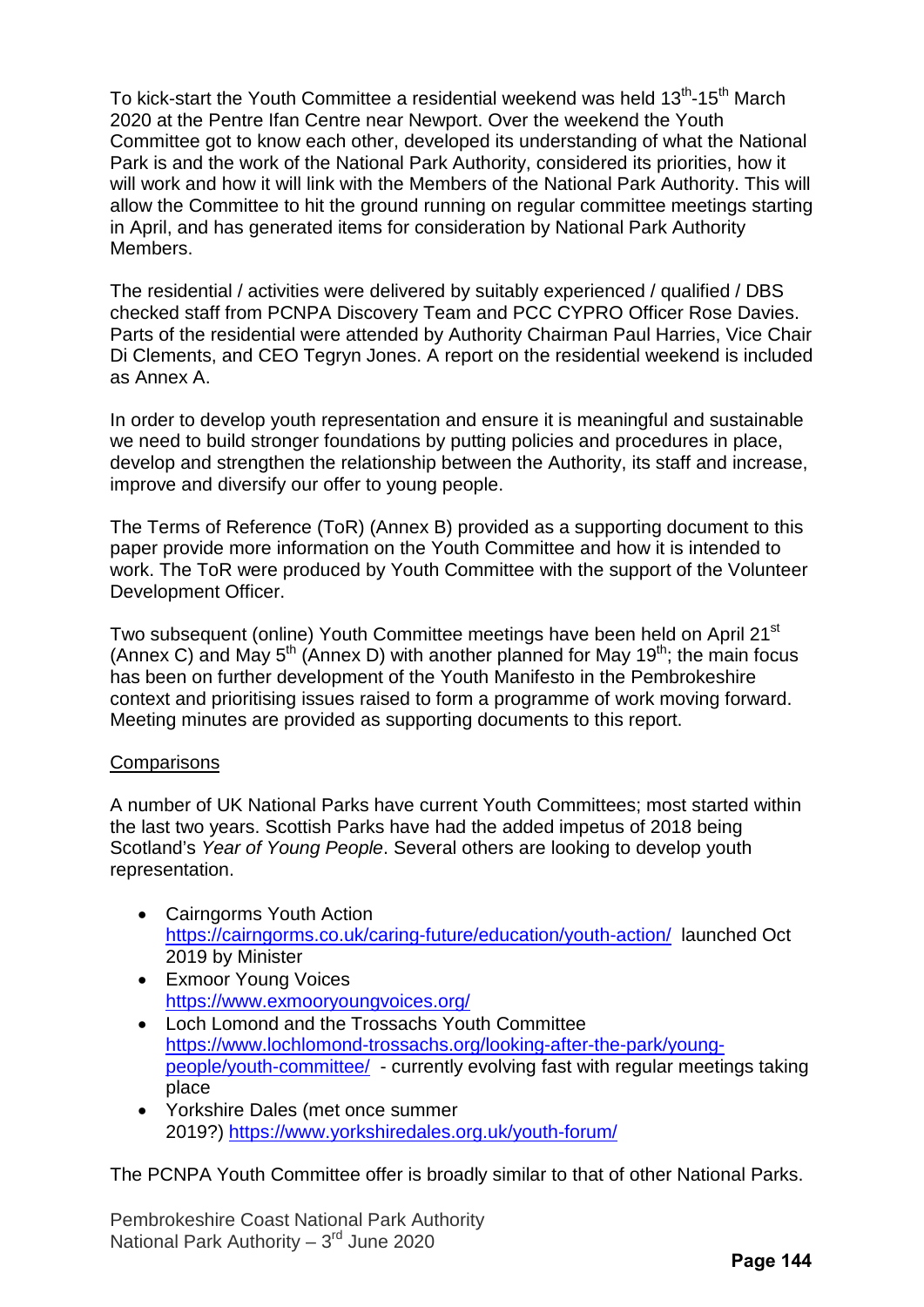### Financial considerations

There are limited financial implications in relation to the Youth Committee, they would primarily be the costs associated with supporting young people's / staff / member attendance at meetings.

The Youth Residential has been funded from a Corporate budget.

Officer time comes from core funding attached to Discovery Team.

Consideration needs to be given to ongoing resourcing of Youth Committee provision; in particular:

- funding of future events / training / seminars etc
- the implications for Youth Committee facilitation in relation to Discovery Team (Engagement) Officer core funding

### Risk considerations

No significant risks are associated with Youth Committee Activity. Youth Committee activity is covered by PCNPA insurance and appropriate activity and Safeguarding policies and risk assessments are in place.

It is important that the Authority follows through on stated commitment to developing youth representation in decision making, and that the engagement with young people is meaningful rather than tokenistic. In order to achieve this training / support for staff and Authority Members may be desirable.

### **Compliance**

Youth representation contributes to the NPA purpose of promoting opportunities for public enjoyment and understanding of its special qualities, its duty to foster the economic and social well-being of communities living within the Park and the County, and the Authority's work towards WG directives including the Wellbeing of Future Generations Act. Youth representation and the Youth Committee support elements of the National Park Management Plan and the Engagement Action Plan.

### Human Rights / Equality issues

Youth representation supports PCNPA Equality plan, and is a strong demonstration of the Authority's commitment to Equality and Diversity.

### Welsh Language statement

All information and opportunities relating to the Forum will be presented in a way which takes account of PCNPA's commitment to promote the Welsh language.

### Recommendations

- That the PCNPA Youth Committee Terms of Reference are noted and approved.
- That a Member of the Authority be co-opted on to the Youth Committee as a NPA representative / Link Member, and 'champion' for young people (will need availability for monthly Tuesday evening Youth Committee meeting as regularly as possible)
- Consideration is given to sustaining support and funding for the Authority's Youth Committee in the future.

### *Author: Tom Moses (Discovery Ranger)*

Pembrokeshire Coast National Park Authority National Park Authority –  $3<sup>rd</sup>$  June 2020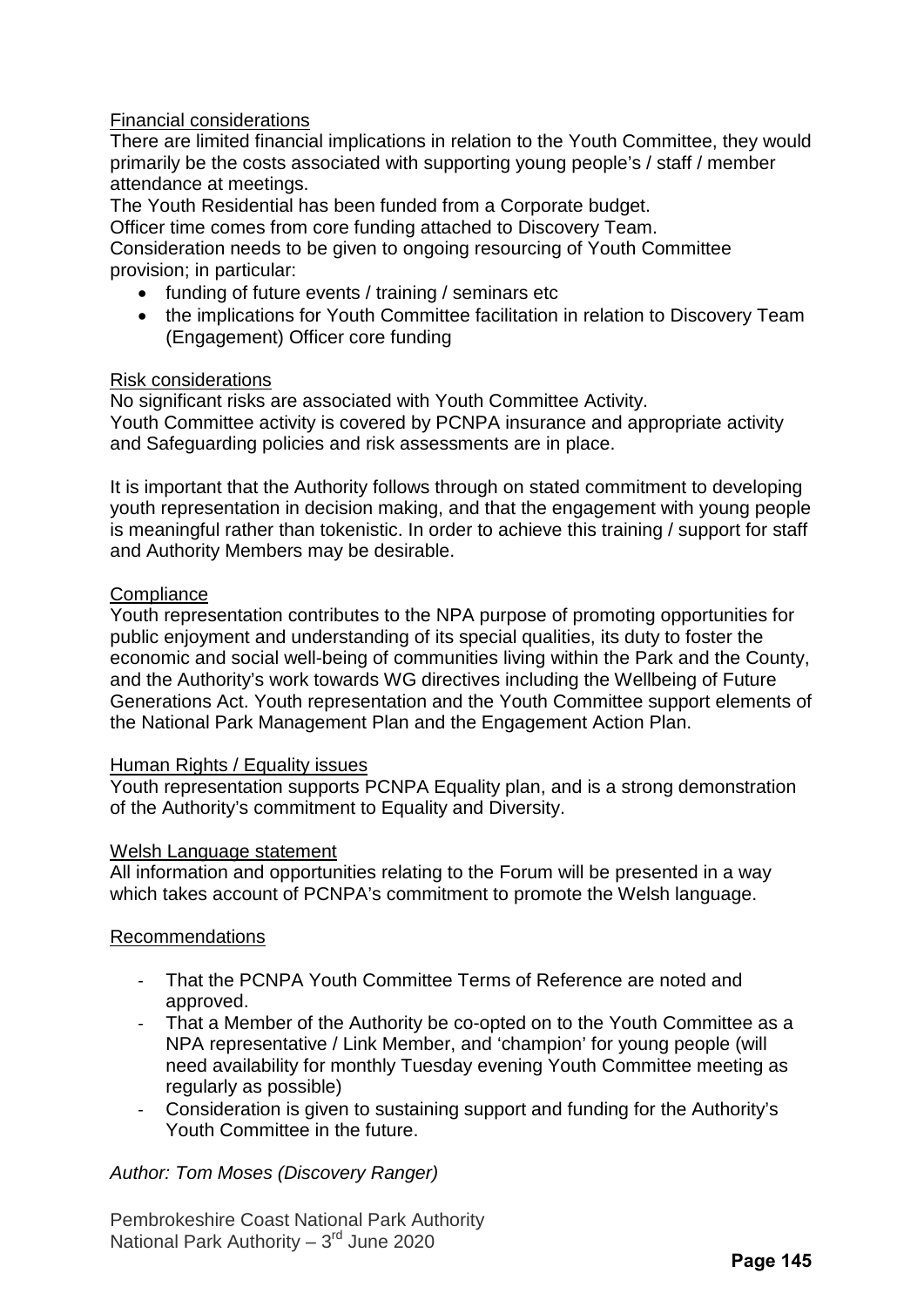### **Annex A**

#### **Youth Committee Residential Summary 13th – 15th March 2020 Pentre Ifan Centre**

Staffed by Tom Moses, Graham Peake and Rose Davis (PCC Children and Young People's Rights Officer)

On the first evening following some team building and icebreaker activities workshops were held to give all of the 10 young people (13-25 years, 4 Youth Rangers, 4 Youth Assembly Members and 2 other young people) some background on National Parks, the UNHCR Rights of the Child, and participation and engagement. A darkness walk around Pentre Ifan woods went down well to finish the day / young people off  $\square$ 

On Saturday morning a workshop was held introducing the Youth Manifesto and identifying some Qs that the young people wanted to ask CEO and Vice-Chair of PCNPA. A Discovery walk around Ty Canol, St Brynach's Cave and Pentre Ifan cromlech helped the young people to reflect on the special qualities of the National Park and understand the role of the Authority in providing services to achieve our purposes. This was slightly curtailed by cold drizzle which eventually got through waterproofs and sapped enthusiasm.

After some time to warm up and finish the Qs the Youth Cttee welcomed Tegryn and Di Clements and held an informal and positive discussion including the potential role and work of the Youth Committee, the resources and support available from the Authority, how the YC could integrate with PCNPA etc.

Plans for woodland teambuilding and cooking had to be changed as the rain came in- food was still cooked by young people on a fire next to the centre before an evening of games and chat.

On Sunday morning the Chair of PCNPA Paul Harries took part in a workshop with the young people examining the Youth Manifesto and identifying many further issues / detail on ones already established – moving forward with this and prioritising key issues to work on will form the basis of the next online Youth Committee meeting (to be held 5th May at 5.30 if you would like to join? – they have requested that we regularly have guests  $\Box$ )

After packing up the Youth Cttee had lunch at Castell Henllys before undertaking a 'Mystery Shopper' exercise which they enjoyed and generated feedback which will hopefully be of use the Castelll Henllys / Marketing and Comms Teams in future.

Feedback from the Youth Committee about the residential weekend was extremely positive and they are excited to move forward.

Coronavirus lockdown meant that the planned meeting at the Archives on 21st April was held online – they seemed to again enjoy the meeting and many said that it was a welcome break from lockdown boredom and a social opportunity many have been missing.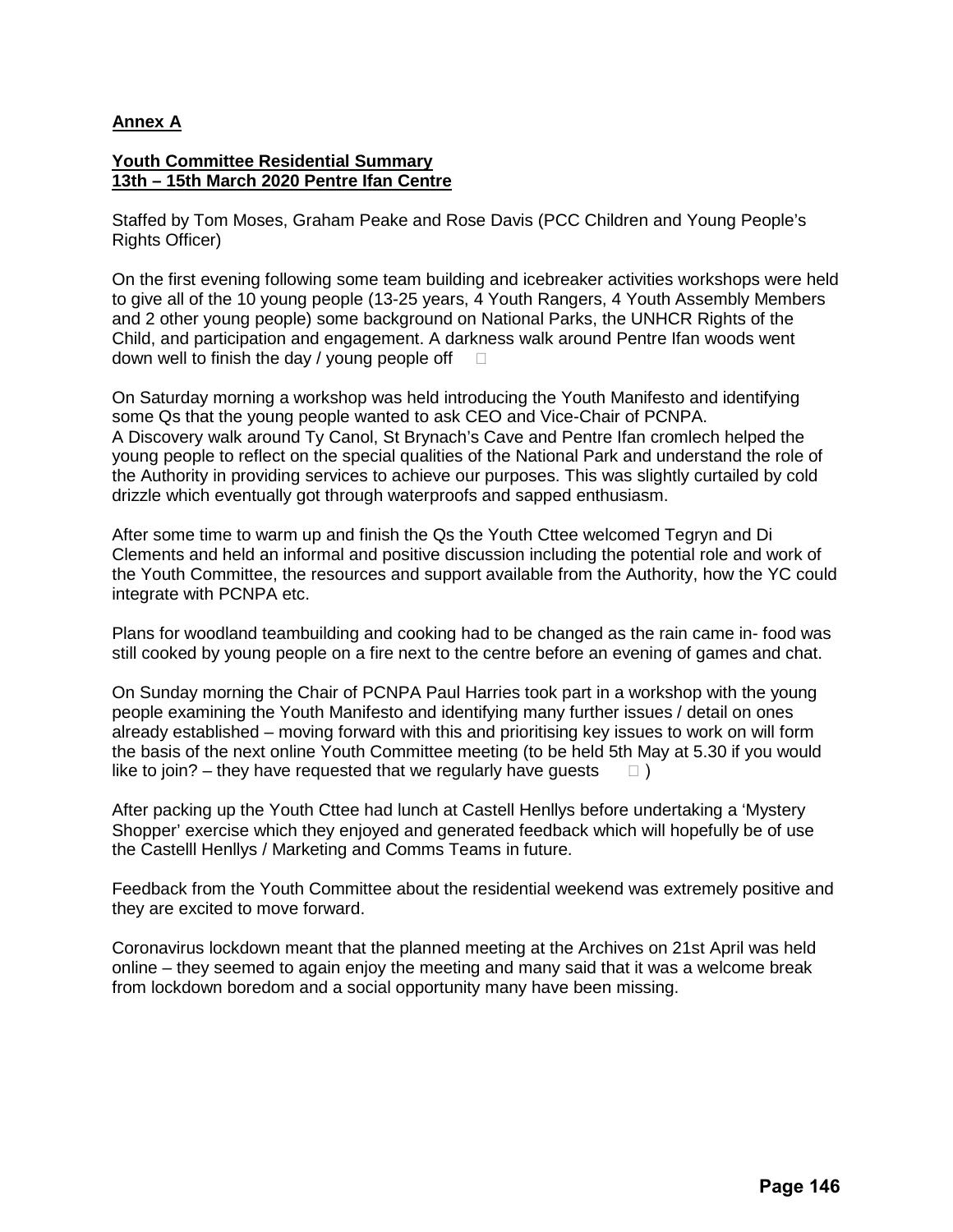|                           | Friday 13th                       | Saturday 14th                    | Sunday 15th                     |
|---------------------------|-----------------------------------|----------------------------------|---------------------------------|
| <b>BREAKFAST (8.00)</b>   |                                   | <b>Breakfast</b>                 | <b>Breakfast</b>                |
|                           |                                   | $Clean - up$                     | Clean - up                      |
|                           |                                   | Make packed lunch                |                                 |
| 9.00                      |                                   | Workshop 2:                      | Workshop 4:                     |
|                           |                                   | - Decide how we will work        | - Youth Manifesto - whats       |
|                           |                                   | (what, where, when, who,         | missing?                        |
|                           |                                   | how)                             | - Youth Committee priorities /  |
|                           |                                   | - Coming up with Questions       | plan                            |
|                           |                                   | for later                        | - Next steps                    |
|                           |                                   | 11.00 Discovery Walk             | Pack up / leave centre          |
|                           |                                   | Ty Canol - Pentre Ifan           |                                 |
|                           |                                   | - What are Special Qualities?    |                                 |
|                           |                                   | - What does the NPA do?          |                                 |
| <b>LUNCH</b>              |                                   | (Packed Lunch)                   | - Lunch in Castell Henllys Café |
|                           |                                   |                                  | 12.00 Visit Castell Henllys     |
|                           |                                   |                                  | <b>Workshop 5</b>               |
|                           |                                   |                                  | ('Mystery Shopping')            |
|                           |                                   |                                  | - What's here for young         |
|                           |                                   |                                  | people?                         |
|                           |                                   |                                  | - Could there be                |
|                           |                                   |                                  | improvements?                   |
|                           | 16.30 Leave Haverfordwest         | 16.00 - 17.30 Workshop 3         | 15.00 Wrap-up session in a      |
|                           |                                   | <b>Q and A with Senior PCNPA</b> | roundhouse                      |
|                           | 17.30 Arrive Pentre Ifan          | staff / Member                   | 16.00 Depart Castell Henllys    |
|                           | <b>Introduction</b>               | - Linking with NPA?              |                                 |
|                           | Rooms etc<br>$\blacksquare$       | - Meaningful v Tokenistic?       |                                 |
|                           | Meet everyone!<br>٠               |                                  |                                 |
|                           | Household rules / jobs            |                                  |                                 |
| <b>DINNER</b>             | <b>Dinner</b>                     | <b>Dinner</b>                    | 17.00 Arrive Haverfordwest      |
|                           | Clean - up                        | - Cook on fire                   |                                 |
| <b>Evening activities</b> | Workshop 1                        | - Bushcraft                      |                                 |
|                           | Introduction                      | - Team games                     |                                 |
|                           | Plan for weekend<br>$\omega$      | Murder Mystery? (Rory?)          |                                 |
|                           | What is PCNPA?                    |                                  |                                 |
|                           | Inclusivity / Participation<br>÷. |                                  |                                 |
|                           | Night walk / activities           |                                  |                                 |
|                           | Batwalk (if not too cold)         |                                  |                                 |
|                           |                                   |                                  |                                 |

### **Programme (as decided by young people at planning meeting)**

# **Workshop 1 - Introduction**

- **Introduction to National Parks / Pembrokeshire Coast National Park** Graham Peake
- **Introduction to Young People's Rights** Rose Davis
- **Introduction to Wellbeing of Future Generations Act / Principles of Public Engagement** Tom Moses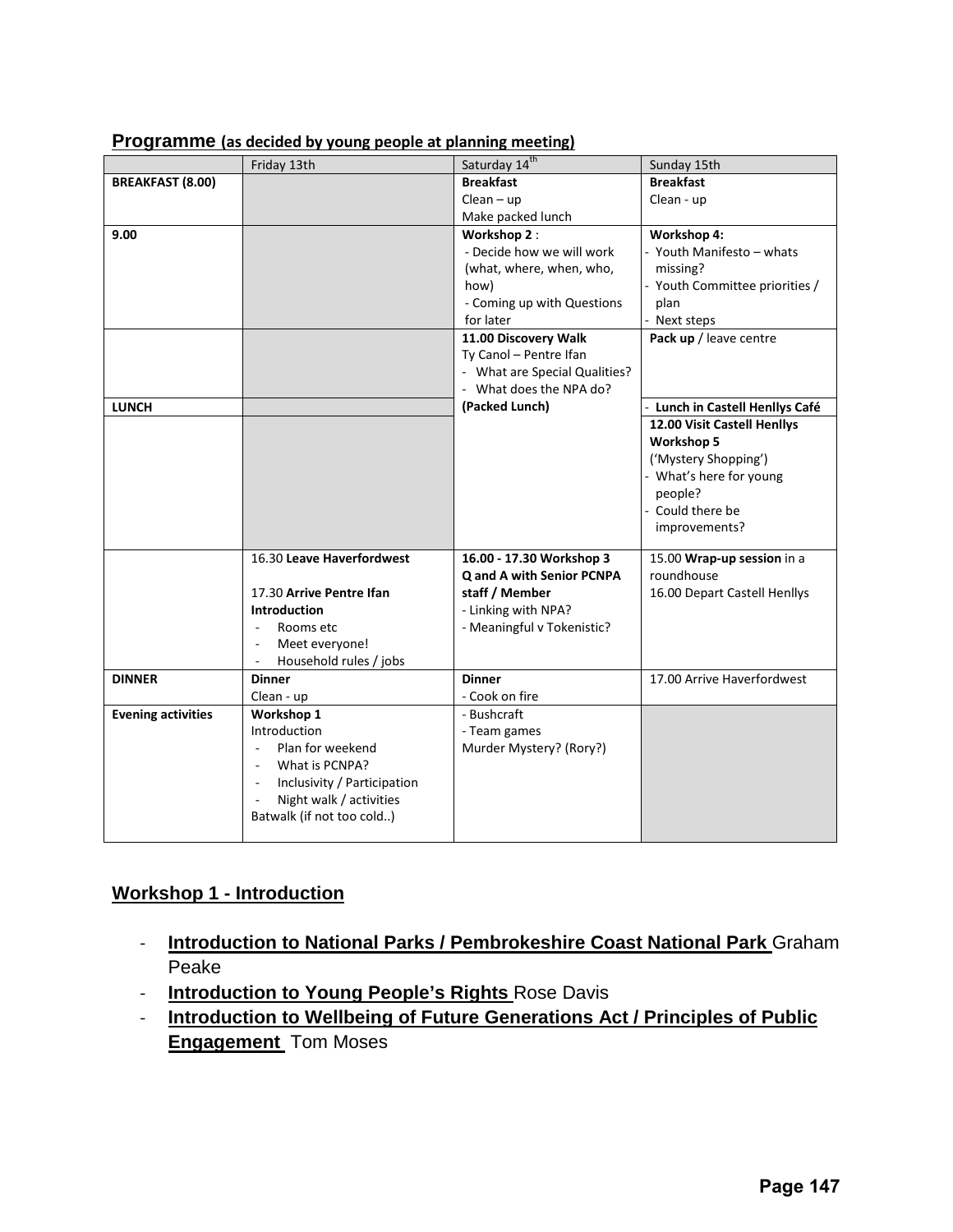# **Workshop 2 - PCNPA YOUTH COMMITTEE - WHAT ARE WE?** - supporting

development of Terms of Reference

**1.** How often will we meet?

## **Monthly**

- **2.** Where will we meet? **Pembrokeshire Archives / regular site visits** *etc.* **as required Tuesday 4:30pm / 5:00pm Flexibility important**
- **3.** How long will our meetings be?

# **c.3 hrs including Chips**

- **4.** How much will be meeting / how much will be outdoors?
	- **Indoors** / **Regularly outdoors (Weather dependant).**
- **5.** How will we consult with other young people? **Discuss in future meeting**. **Youth Committee to be linked to Pembrokeshire Youth Assembly**
- **6.** Specific role for people?

## **As required. Rose to take Notes. Tom to organise**

- **7.** Involved with the NP management plan?
	- **Yes need to have a session on the plan**
- **8.** How will we stay in contact?
	- **a. Facebook Messenger Chat Group**
	- **b. Basecamp?**
- **9.** What do we do?
	- **See section on Youth Manifesto.**

# **Workshop 3 - Q and A with Tegryn Jones (C.E.O) and Di Clements (Vice Chair PCNPA)**

Questions from Youth Committee members

# **1. What was your interest in the National Park / Outdoors as a young person?**

- Di. Always used the outdoors, coastpath on holiday- swimming, walkingmore people to experience- freedom- free range childhood.
- Tegryn. Didn't learn anything about National Parks- much smaller NPA- small town upbringing- teaching Urdd outdoor activities.

# **2. What are your expectations of our Youth Committee group?.**

Di. To educate me as to what the NP might look like in the future.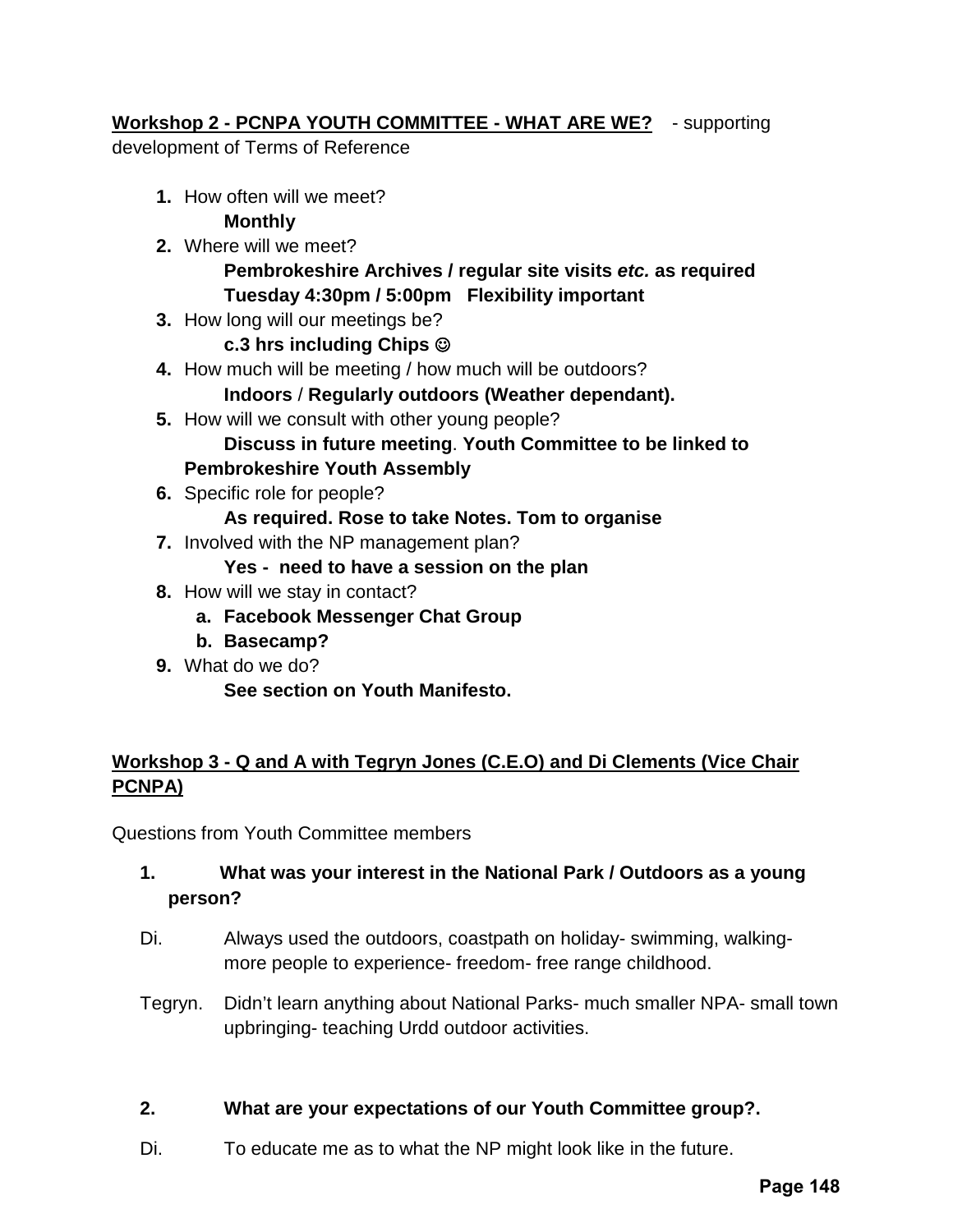Tegryn. I don't want to create unrealistic expectations- to be honest and open and develop relationships.

### **3. How much sway do we have / what are we capable of?**

- Di. Depends on what ideas you have- lets see what you come up with.
- Tegryn. Influence National Park Management Plan / Wellbeing Action Plan / Corporate Plan - nothing is impossible. You have an opportunity to feed in Charitable Trust. You could apply for funding from Welsh Government.

If you had **'One BIG idea'** - what would it be ????? Start small and build up…..

### **4. What policies and ideas has the NPA to do with young people?**

- Tegryn Schools work 10,000 +per year but service is a service. What is it that makes us unique? – is there stuff we can do that makes us unique?.
- Di. Can't always measure / count the things we offer (e.g. benefit to mental health from being outside)

### **6. Who would we work with?**

- Tegryn. Various teams- change depending upon the focus at any particular time.
- Di. Members should become more involved in this process- different members attending.

## **7. What relationship does the NP have with farmers?**

- Di. The only farmer- accused of all makes of issues. Get dairy farmers in the NP to improve relationship with NPA to address issues.
- Tegryn. Applying for funding for this type of work. Coast path network- good relationships with farmers and work with them- not always… Stewards-

## **8. How can NPA better help young people understand what is going on?**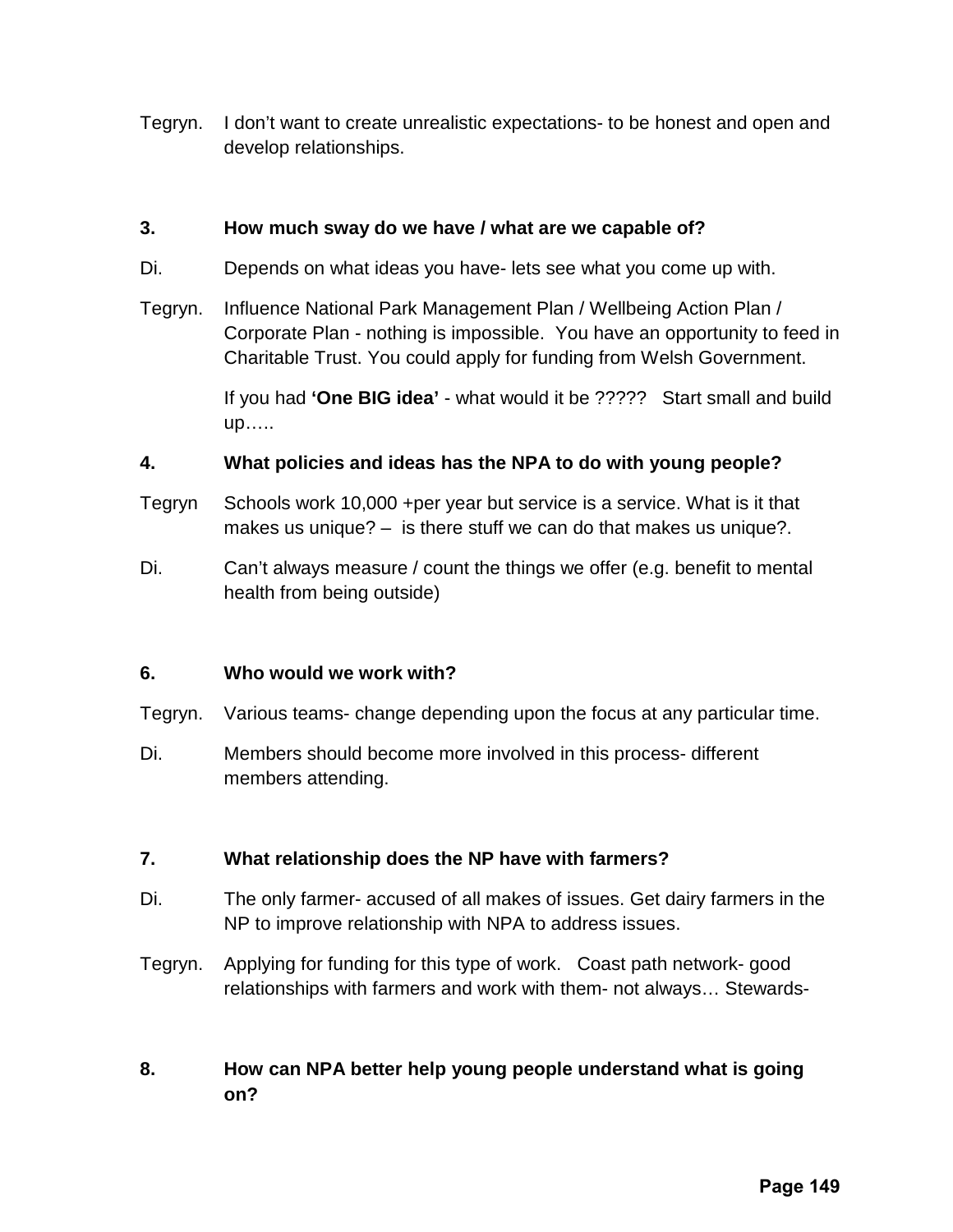Tegryn. Communication is an interesting challenge. PSB Member organisations (e.g. PCC, PCNPA, PAVS, College, Health Board, Police, NRW, ) are not sure what the best mechanism is.

How do you (Youth Assembly) connect?

- Di. We need to keep trying / find the right angles?
- Tegryn. Schools would be interested, more schools involved. Linked to be curriculum – health and wellbeing.

### **9. How and when will we be listened to?**

- Di. We're listening now- from today (you take info to meeting)
- Tegryn. We'll always listen to you, but won't always be able to do what you want! A combination of officers and members who would be there / communicate / (suggest put on Terms of Reference).

### **10. Where would we sit in the structure?**

Tegryn. On a level with other groups and organisations. Committees making decisions- would feed to youth committee.

## **11. Are there any issues that we could take on and assist with?**

- Tegryn. Climate change- Decarbonisation for 2030.
	- biodiversity impact how can young people help? we need help…

- getting more young people to access and enjoy the NP. Help us to get more young people interested.

- money can be a challenge, help unlock funding for us

- getting more local young people working for us and other heritage organisations..

Di Being passionate about the NP- might have an impact- surprised how much it might help. Don't underestimate what you can achieve as individuals.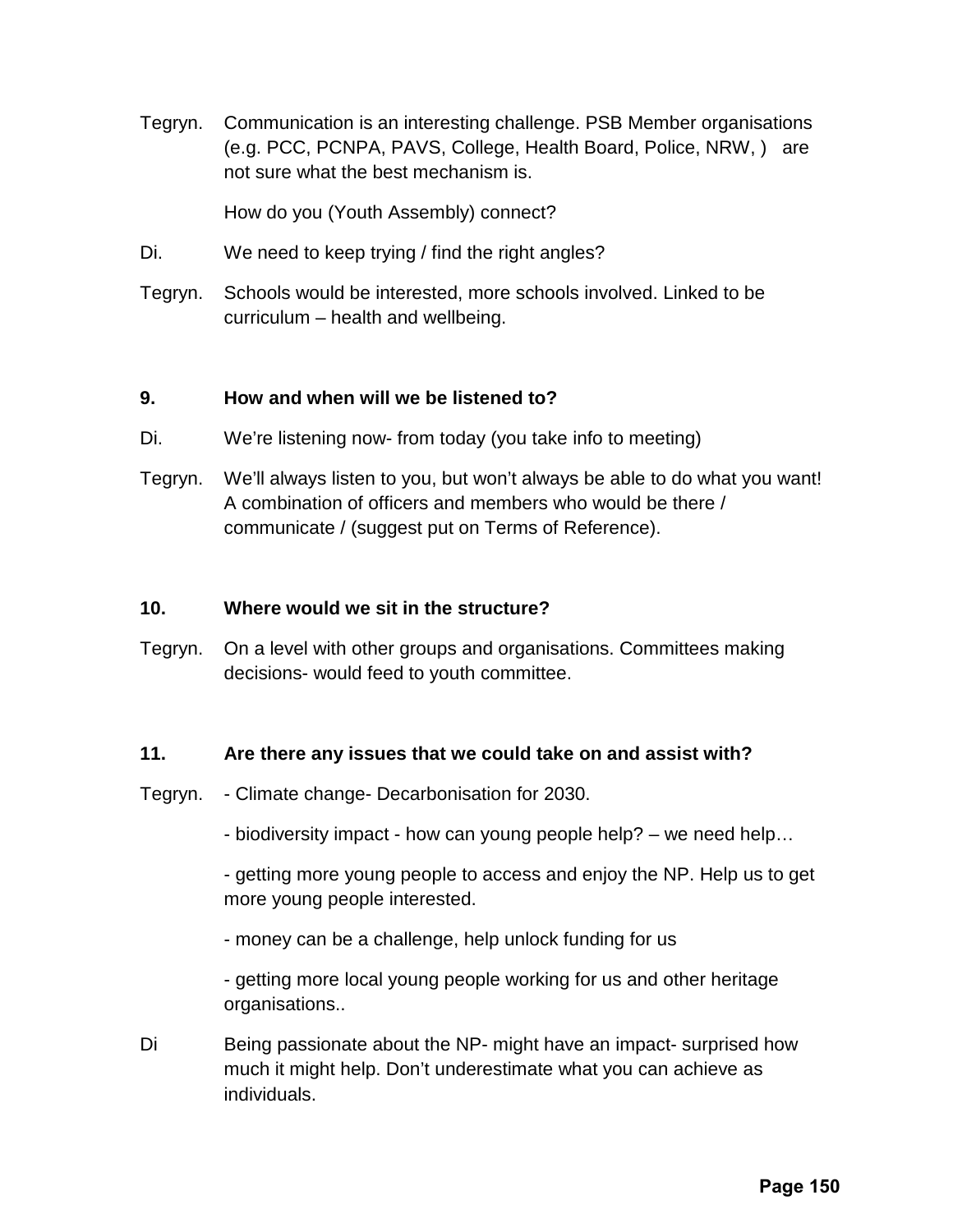# **12, What's been your biggest project / most successful thing.**

- Tegryn Doing far more work to get more (diverse) people engaged in the National Park.
- Di Looking after and promoting the NP.

### **13. Youth Manifesto- Heard about it?**

- Tegryn Yes, have had a number of meetings with Youth Rangers about it
- Di Yes, we had a presentation to NPA Committee from 3 Youth Rangers
- **14. Fast tracking things through PCNPA Committee is there any way? (It takes ages to do things.. )**
- Di. Come up with what you want be clear and focussed.

### **15. How should we communicate with you.**

- Di. Face to face is best come to us! Clear, short reports etc. will be a good starting point as well.
- Tegryn. Tell us your ideas in whatever way is easiest

### **16. Resources for meetings**

- T We can resource your meetings, but can't necessarily resource all ideas.
- D. It's going to be a hard graft but will bring reward!

---------------------------------------------------------------------------------------------------------------------

# **Workshop 4 - Youth Manifesto development… see separate Youth Manifesto Action Plan**

---------------------------------------------------------------------------------------------------------------------

# **Workshop 5 – Castell Henllys 'Mystery Shopping'**

**Castell Henllys Mystery Shopper Recording Form- What is the experience like for Young People?**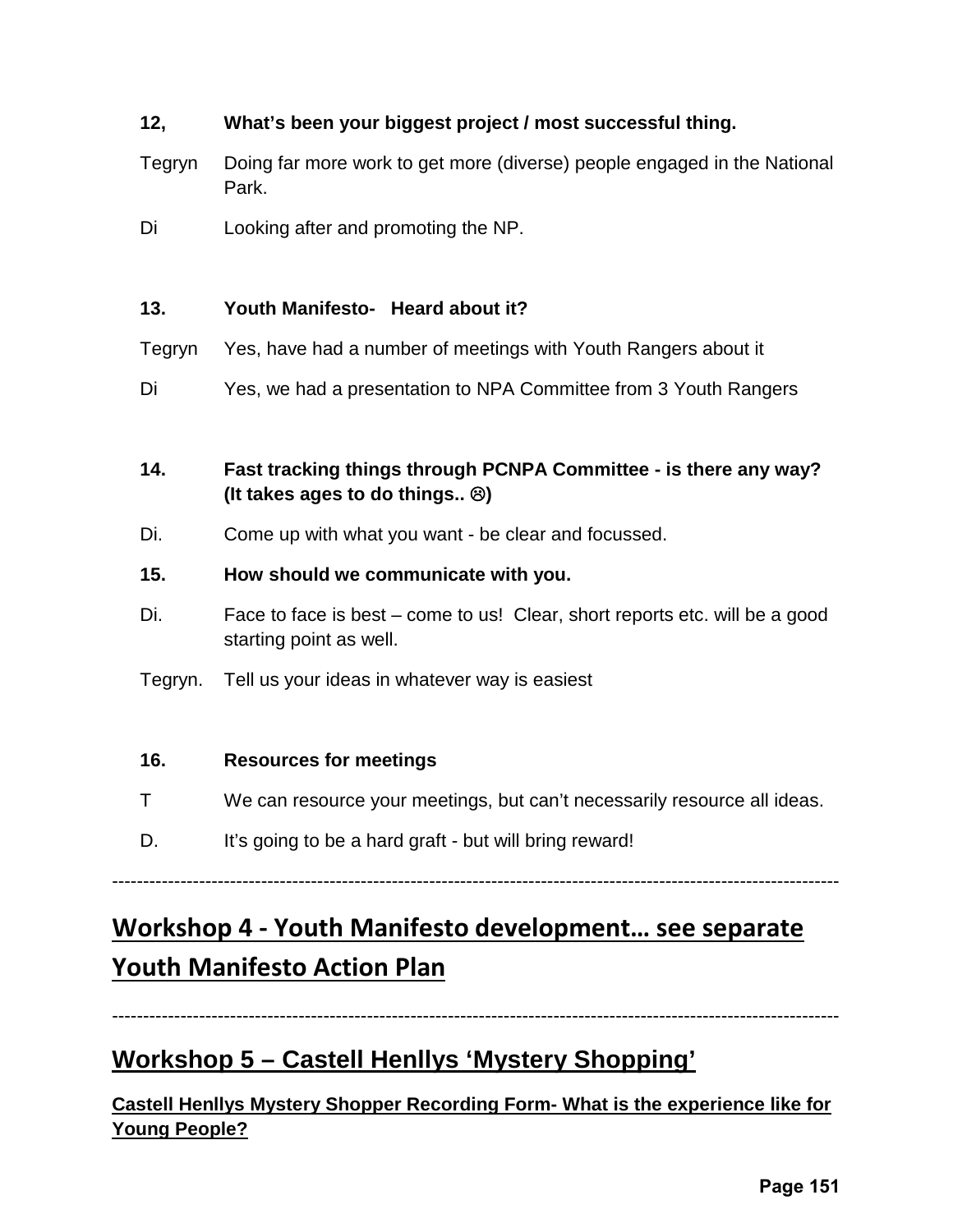**Coast to Coast**

Pics are of kids and families not teens.

Use pictures of more exciting things?

e.g. Wicker man on fire? Action shots e.g. sparks – fire lighting (like in new guide book?)

 $\bigodot$   $\bigodot$   $\bigodot$   $\bigodot$ 

 $\left(\begin{matrix} \bullet & \bullet \\ -\end{matrix}\right)$ 

 $\left( \bullet\right)$   $\bullet$ 

 $(\bullet\ \bullet)$ 

 $\left( \bullet \bullet \right)$ 

 $(\sim$ 

Maybe have one big focal pic rather than lots of little ones.

### **Castell Henllys Leaflet**

See comments re: Coast to Coast

All Youth Committee would want to come here, but know that might not appeal to others

**Site Entry (Carpark / Visitor Centre / Exhibition**

Links to other places in NP are clear.

Maybe have some Celtic art / paintings of Celtic Gods / myths?

Good that there's not too much writing. Good balance with pictures.

### **Castell Henllys Booklet**

Like the idea of an App – shame it doesn't work. Get it to work?

Good mix of pics and information .

£4.50 about right.

**Walk from Centre to Hillfort inc. Barefoot Trail**

Path is very steep and needs maintenance

What is boat? Needs interpretation (some prefer less panels though).

Barefoot trail looks fun but needs maintenance too

**Hillfort (buildings / activities)**

Buildings are cool – didn't really do activities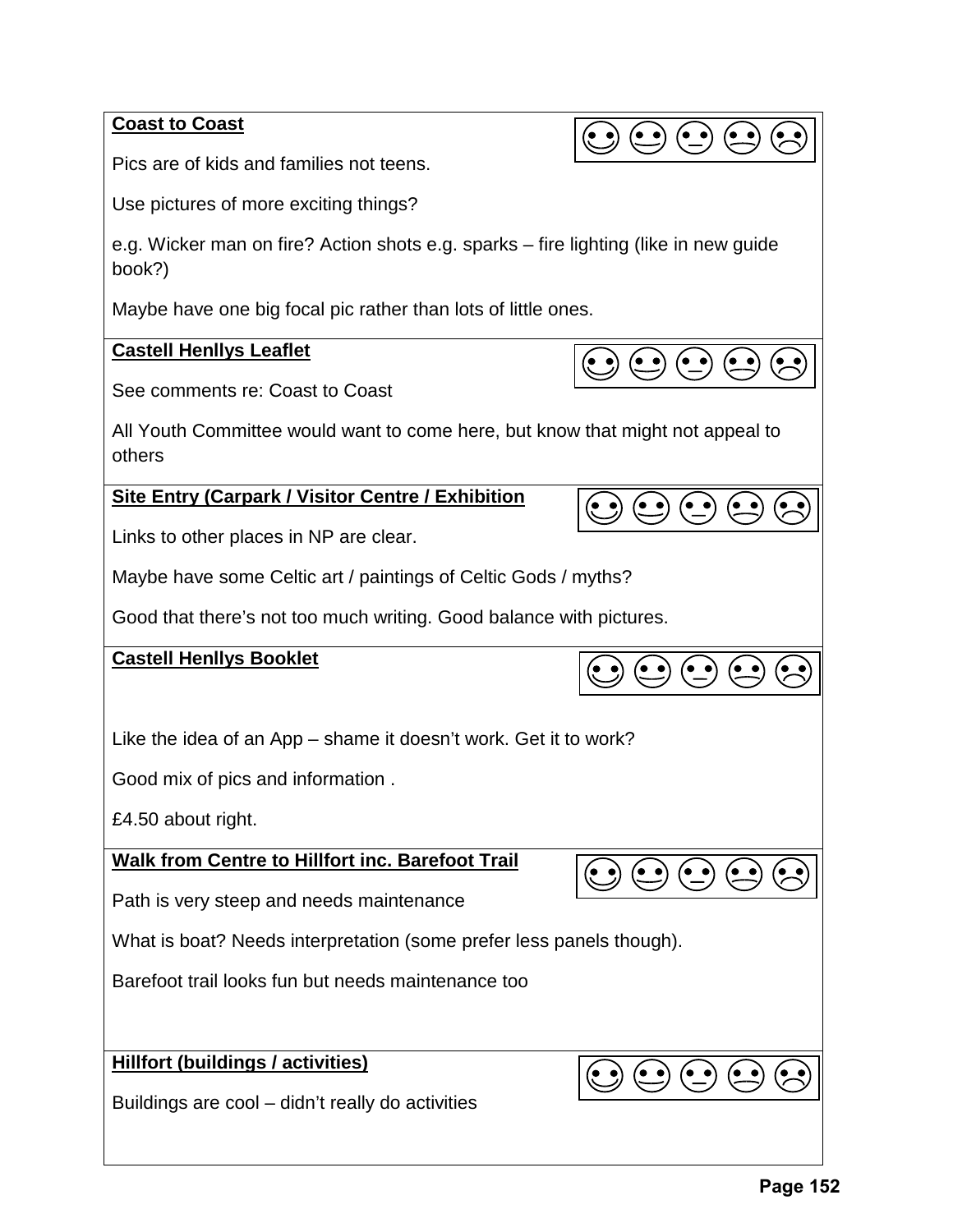| <b>Facilities (Café, Loos, General accessibility)</b><br>$\left(\begin{matrix} \bullet & \bullet \\ \bullet & \end{matrix}\right) \left(\begin{matrix} \bullet & \bullet \\ \bullet & \end{matrix}\right)$<br>Good |
|--------------------------------------------------------------------------------------------------------------------------------------------------------------------------------------------------------------------|
| Does CH tell you about other bits of National Park?<br>(Nature, Landscape, Other 'heritage' (history) venues<br>From what we saw Yes, but didn't get the full experience                                           |
| Other ideas etc.<br>Insta #Campaign – Celtic selfies?? Pics with Celts??                                                                                                                                           |
| Competition with cool prize to take best selfie / pic<br>Activity - Make small wicker man and burn it yourself? (Young people find fire<br>exciting)                                                               |
|                                                                                                                                                                                                                    |

## **Closing comments - evaluation**

Present: Ethan, Rory, Libby, Carys, Dylan, Adam, Beba, Sam, Phoenix, Amy

--------------------------------------------------------------------------------------------------------------------

|                                                                                                                                                                                                                                   | $\ddot{\cdot}$                                                                                                                                                                    | Suggestions                                                 |  |
|-----------------------------------------------------------------------------------------------------------------------------------------------------------------------------------------------------------------------------------|-----------------------------------------------------------------------------------------------------------------------------------------------------------------------------------|-------------------------------------------------------------|--|
| Socialising with<br>$\circ$<br>others<br>Variety of ages<br>$\circ$<br>Good discussions<br>$\Omega$<br>Covering these<br>$\circ$<br>topics<br>Getting out in<br>$\circ$<br>winter!<br>o The scenery<br>Learning stuff!<br>$\circ$ | Had to stop interesting<br>$\Omega$<br>discussions too soon.<br>Not enough time!<br>$\circ$<br>$\circ$ Too much on agenda.<br>More depth on walk,<br>$\circ$<br>shorter distance. | Idea-young people<br>$\circ$<br>to lead discussions<br>more |  |
| <b>PROJECT IDEAS</b><br>- Design an interpretation panel that would appeal to YP?<br>- Early survey- what do other YP think / want relating to youth manifesto priorities?-<br>take to NPA                                        |                                                                                                                                                                                   |                                                             |  |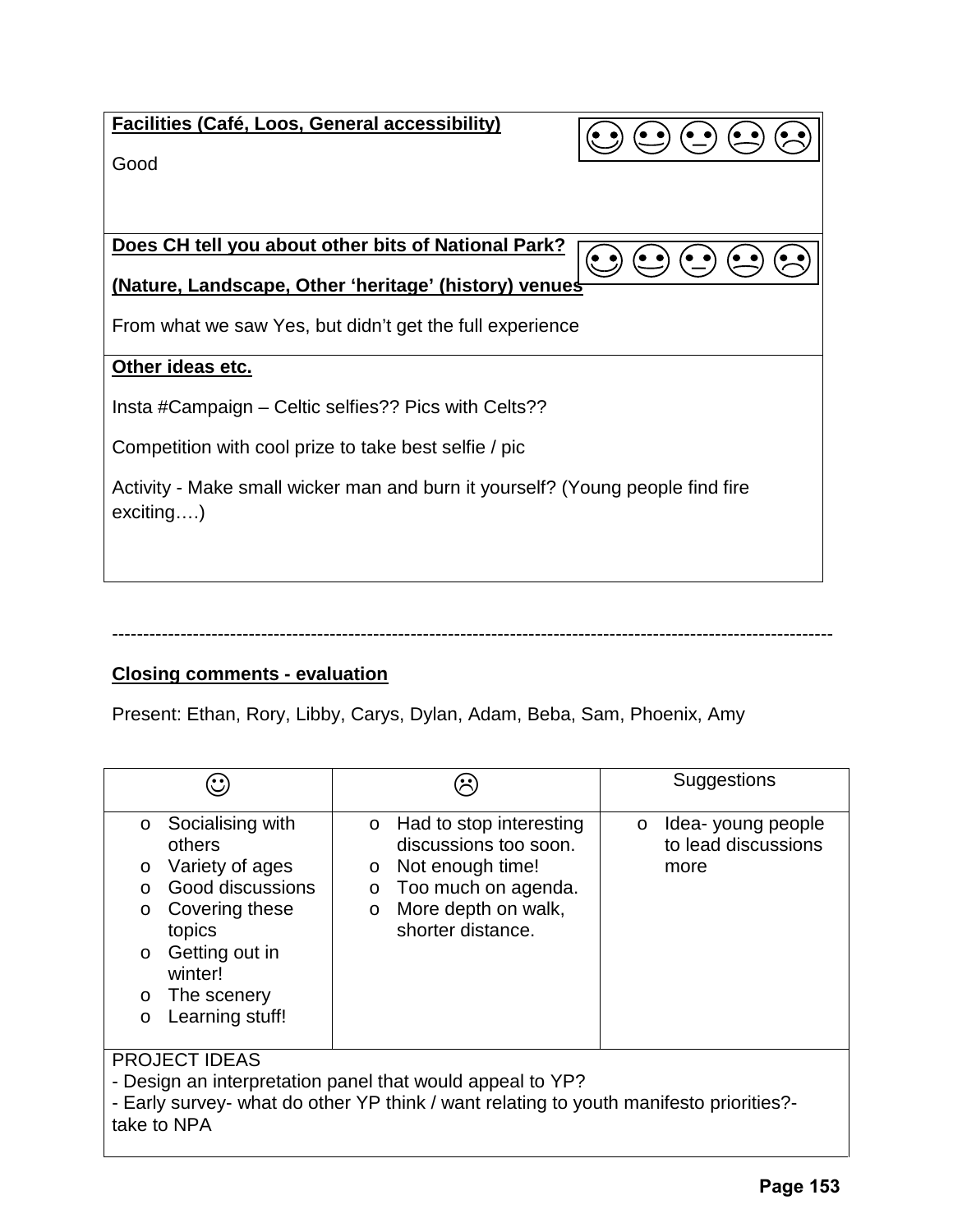# NEXT STEPS

- Type up manifesto comments and other things from Residential
- Distribution to Youth Committee for feedback
- Ask NPA for link member and other requests
- Communication To make sure everyone gets messages send by email and get someone to send a message round and tell others- ask someone to use MSGNG.
- First MTG Tuesday 21<sup>st</sup> April 4:30 for 5:00pm (with CHIPS!). Review documents, set priorities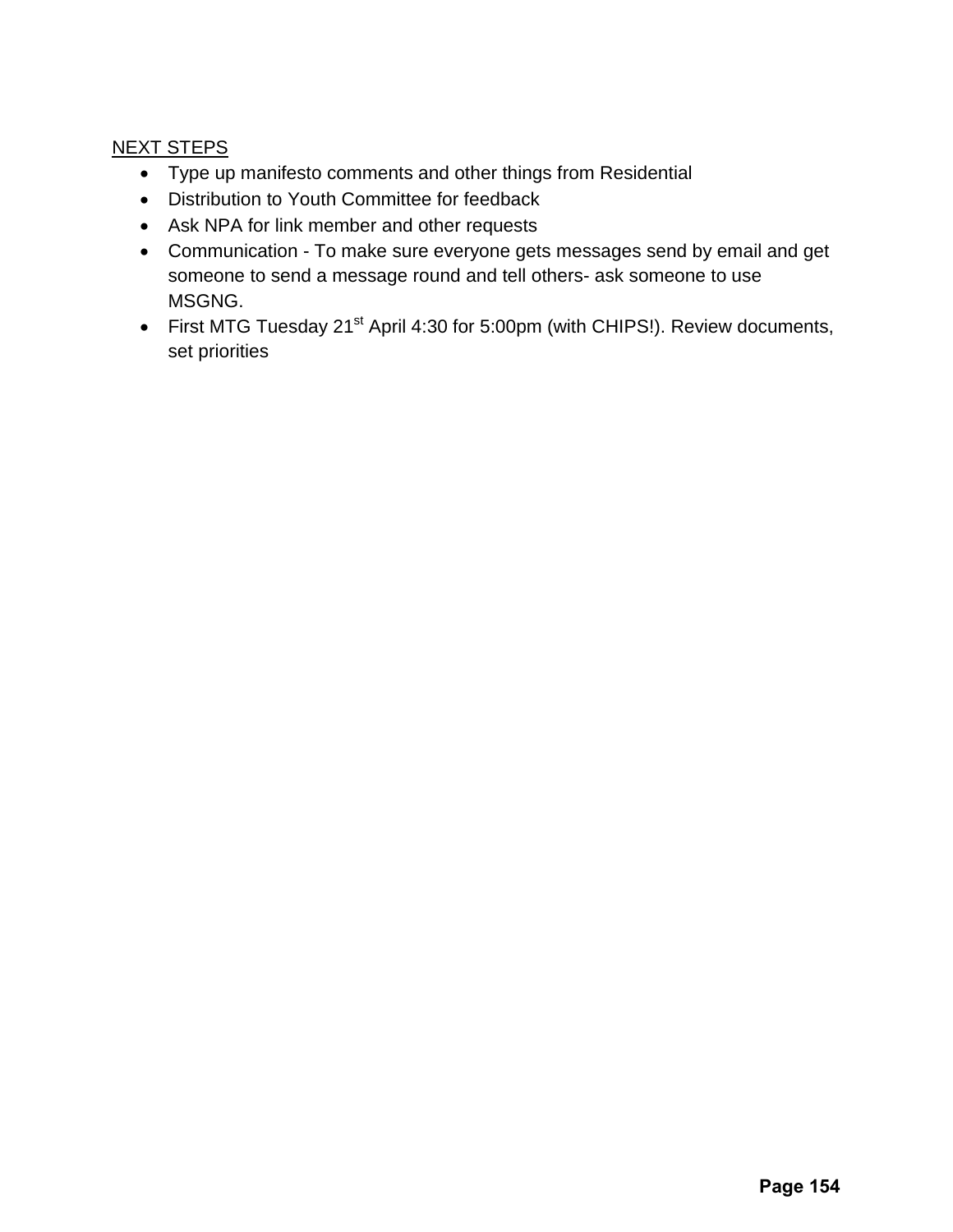# **Annex B**

# **Pembrokeshire Coast National Park Authority**

# **Youth Committee**

# Terms of Reference

# **Purpose of the Youth Committee**

### **The Youth Committee was established to:**

- i. Provide young people with a voice in National Park Authority, recognising that they are important stakeholders in the National Park and the work of the Authority.
- ii. To give young people's perspective on environmental issues in Pembrokeshire.
- iii. Represent the views of young people and enhance communication between them, staff and Members of the National Park Authority with respect to a range of National Park issues, policies and developments.
- iv. Support development of young people's involvement in new initiatives and projects where appropriate, and to ensure that services delivered by PCNPA are as effective as possible in meeting the needs of young people.
- v. Respond to the call for Youth Empowerment in the Europarc Youth Manifesto 2018 (Pembrokeshire context of the Youth Manifesto subject to regular review by the Youth Committee)

### **Examples of standing agenda items might include:**

- Report from each Committee member on recent activities or issues as appropriate
- Guest speaker (staff member or expert speaker) to illustrate range of careers in the NPA / sector and inform discussion of matters arising
- National Park Authority Update
- Young Person's Update

# **Membership**

- Members will be drawn from PCNPA Youth Rangers, Pembrokeshire Youth Assembly and members of the Public. Numbers will not exceed 12.
- Other young people are welcome to attend meetings in addition to the core members.
- Ideally, we will have one Authority Member who will be a champion for young people, who will seek to attend meetings regularly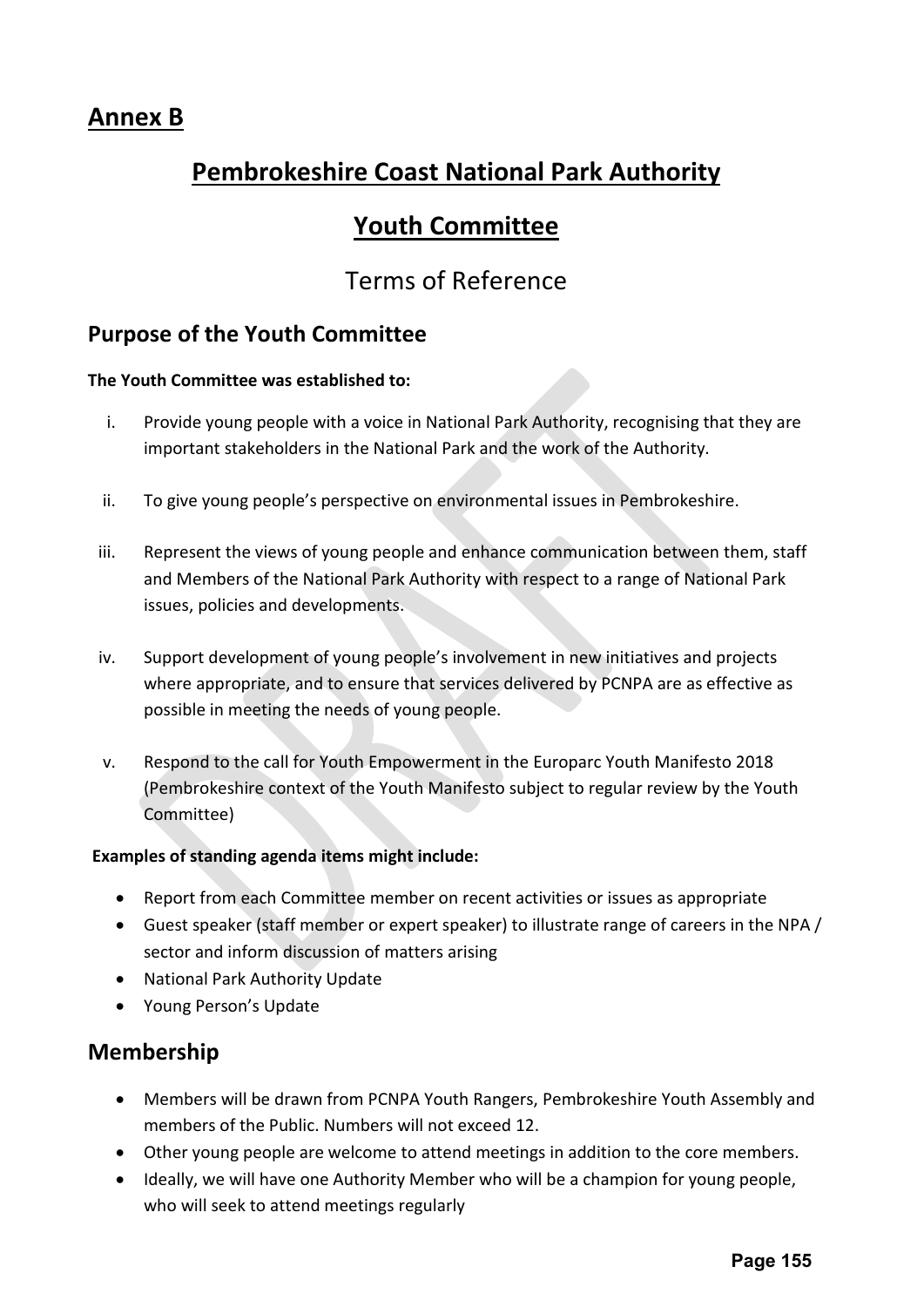# **Role of the Youth Committee members**

- To be aware of the special qualities of the National Park and the opportunities they offer young people and the wider community.
- To represent the views of young people in a respectful manner, and to report back to other young people as effectively as possible.
- To be aware of the current role and involvement of young people in the National Park and in the work of the National Park Authority.

# **Meetings**

- These will take place on a monthly basis on Tuesdays 4.30 / 5.00 p.m., including break for chips  $\odot$  Finish by 8.00p.m. although the regularity of meetings will be subject to review by the Committee
- Meetings will be held at the Pembrokeshire Archives, or regular outdoor meeting venues / site visits as required
- An agenda will be circulated ahead of each meeting and notes will be taken which highlight key decisions, actions and responsibilities.
- Additional meetings can be organised if required and agreed by the Youth Committee. The Committee may also wish to set-up specialist 'task and finish' groups should the opportunity and need arise.

# **Communication**

- Committee members will be part of a group email list, and manage their own Facebook Messenger chat group
- Issues for discussion will be sent in advance.
- Other communication tools such as Basecamp might be a feature of future communications

# **Amendment, Modification or Variation**

• These Terms of Reference may be amended, varied or modified in writing after consultation and agreement by Committee members

# **Agreement of the Terms of Reference**

• These Terms of Reference are effective from May 2020.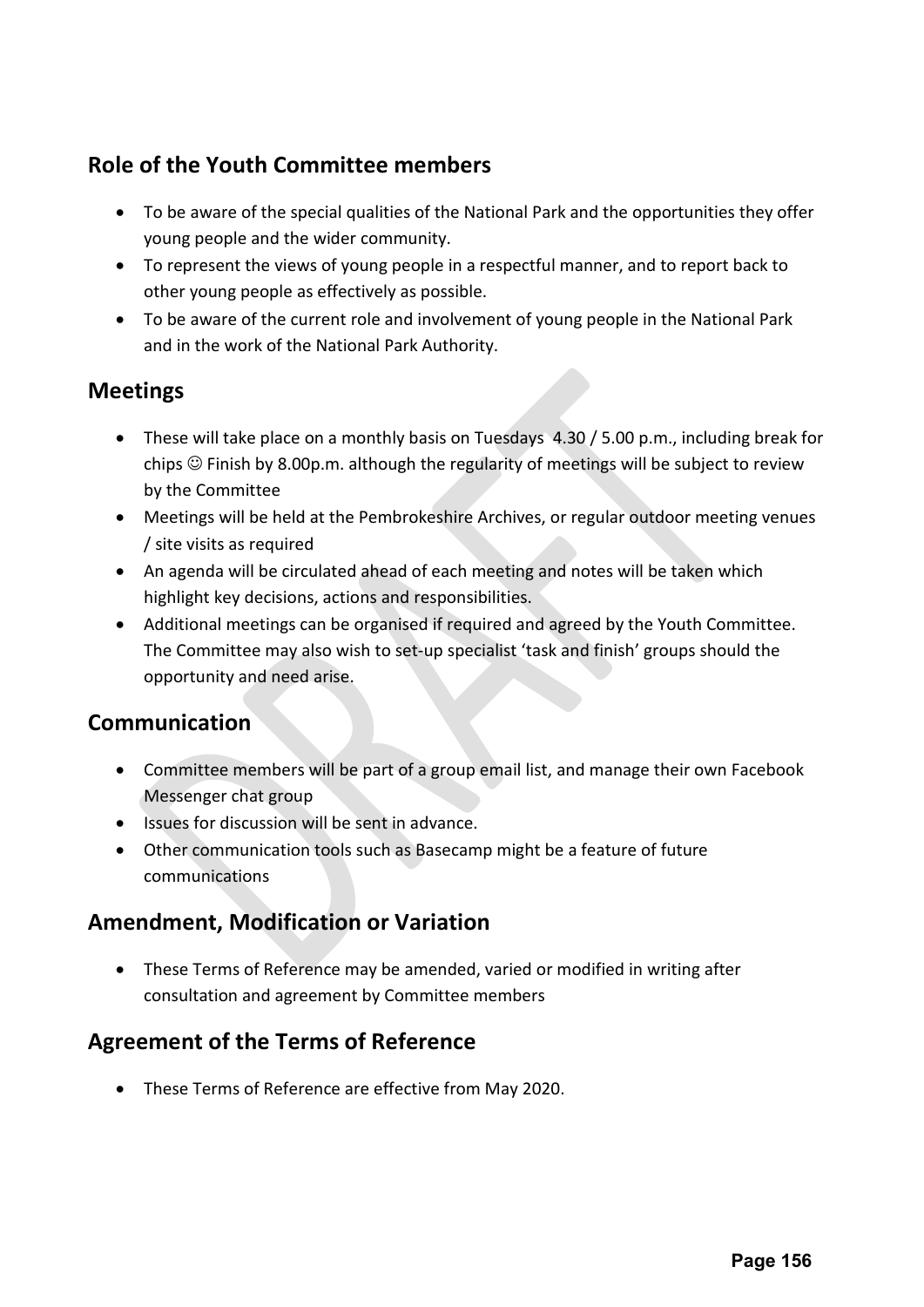#### **Annex C**

### **Pembrokeshire Coast National Park Authority Youth Committee**

# **Minutes of online (Webex) meeting held on 21st April 2020 at 3.30pm**

#### **Present at the meeting:**

Adam, Amy, Beba, Bryony, Carys, Dylan, Libby, Matthew, Phoenix, Rory, Sam, Tom, Graham, Rose

### **Apologies:**

Ethan

### **Matters Discussed**

| Agenda         | Discussion                                                                                                   | Action                                                     |
|----------------|--------------------------------------------------------------------------------------------------------------|------------------------------------------------------------|
| Item           |                                                                                                              |                                                            |
| $\mathbf{1}$   | Welcome and introductions - everybody told their best                                                        |                                                            |
|                | nature joke                                                                                                  |                                                            |
| $\overline{2}$ | Sharing of photos from the March residential - Tom                                                           | Tom to post the photos on                                  |
|                | shared his screen and showed everyone the photos from                                                        | Your Park Facebook and send a                              |
|                | the residential in March - everyone agreed that these                                                        | link to this post to young                                 |
|                | should be shared on the Your Park Facebook page, and                                                         | people and staff                                           |
|                | staff and young people could re-post across social                                                           |                                                            |
|                | media.                                                                                                       |                                                            |
| 3              | Terms of Reference. Tom shared his screen and went                                                           | Tom will make adjustments                                  |
|                | through the draft terms of reference drawn up at the<br>residential. Some members haven't seen it - they can | and send to the National Park<br>Authority (NPA) for their |
|                | email any additional comments to Tom.                                                                        | meeting in early May (or                                   |
|                | Standing agenda items - Libby suggested a                                                                    | possibly early June). From                                 |
|                | scenario for each meeting, to help us with                                                                   | this, the NPA can elect to                                 |
|                | discussions and decision-making.                                                                             | accept the terms of reference                              |
|                | Role of members $-$ it was suggested that the<br>$\bullet$                                                   | and nominate their Champion                                |
|                | first paragraph should be reworded. Also to add                                                              | to attend future meetings.                                 |
|                | that members should be aware of the special                                                                  |                                                            |
|                | qualities of the national park.                                                                              |                                                            |
|                | Reference to the group as "forum" should be<br>$\bullet$                                                     |                                                            |
|                | changed to "youth committee"                                                                                 |                                                            |
|                |                                                                                                              |                                                            |
| 4              | Europarc Manifesto. Tom has added all of the ideas and                                                       | Tom and Graham to tidy up                                  |
|                | suggestions from the residential onto the working                                                            | this document and                                          |
|                | document for responding to this. It was agreed that this                                                     | Tom to send a PDF of the                                   |
|                | will be tidied up and at the next meeting members will                                                       | document to members about a                                |
|                | be able to go through it and select the most important                                                       | week before the next meeting.                              |
|                | issues to focus on.                                                                                          |                                                            |
|                | There was a discussion about the best way to send this                                                       | All members to read the                                    |
|                | out to members to look at beforehand and it was agreed<br>that everyone can open a PDF document.             | document before the next<br>meeting and think about        |
|                | Graham reminded members that we could identify a                                                             | suggestions for a Big Idea.                                |
|                | "Big Idea" as Tegryn the Chief Executive of the National                                                     |                                                            |
|                | Park had visited the group at the residential and asked                                                      |                                                            |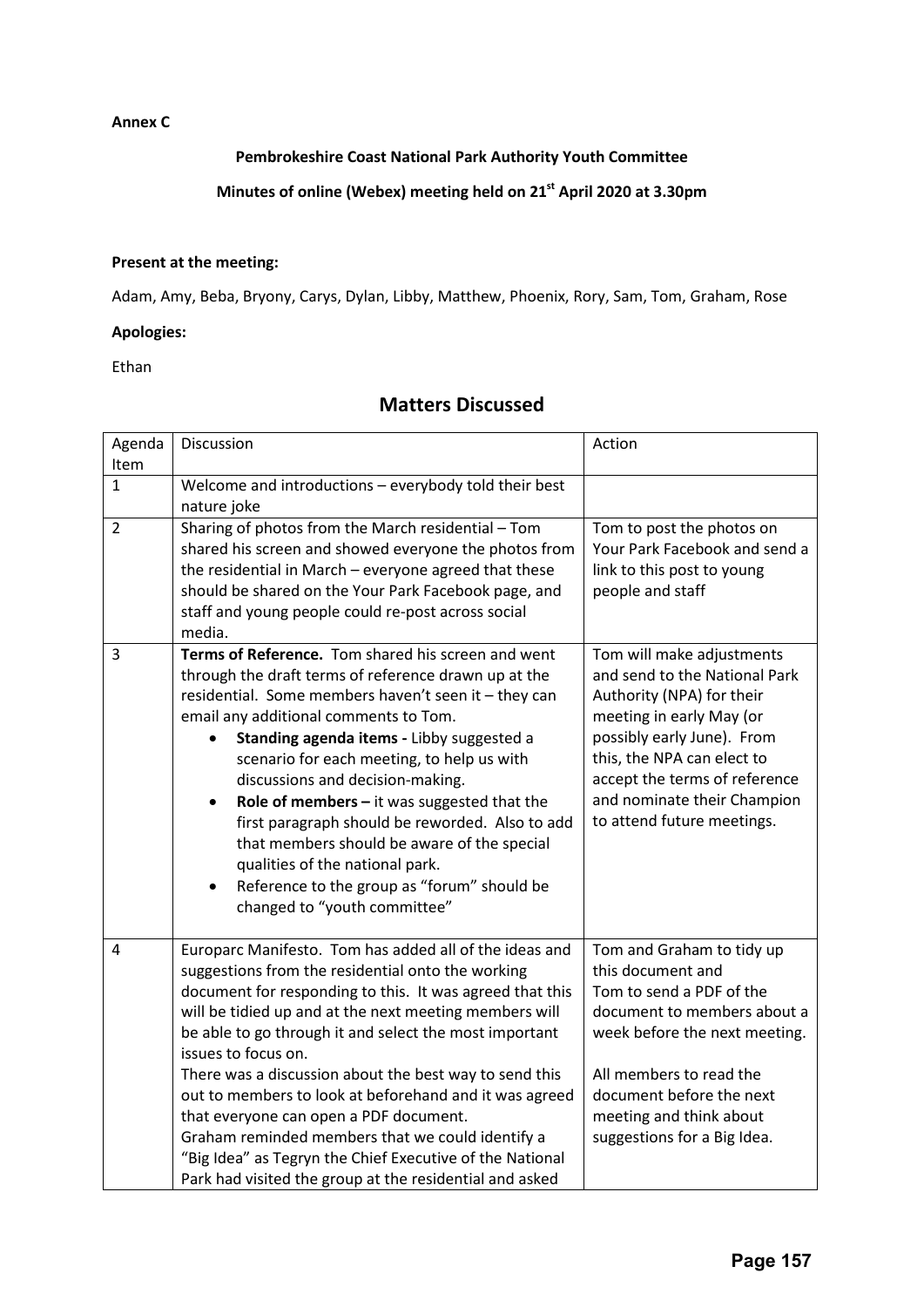|   | for this                                                                                                                                                                                                                                                                                                      |                                                                       |
|---|---------------------------------------------------------------------------------------------------------------------------------------------------------------------------------------------------------------------------------------------------------------------------------------------------------------|-----------------------------------------------------------------------|
| 5 | Any Other Business. Tom showed members some of<br>the work he is doing towards producing resources for<br>families to complete a Family Garden Discovery John<br>Muir Award.                                                                                                                                  | Tom to send members<br>resources for the award when<br>they are done. |
|   | Members were asked:<br>Do you think it's a good idea? All agreed yes.<br>Do you think it's suitable for young people your<br>$\bullet$<br>age? Most agreed yes.<br>Would you like to do one? Some agreed yes.<br>NB it was hard to tell how many voted yes as not all<br>were visible on screen for this bit. | Members to have a go at<br>completing the award if they<br>want to.   |
| 6 | Date of next meeting:<br>Tuesday 5 <sup>th</sup> May 2020 at 5.30pm.<br>Members will receive an email invitation to join the<br>meeting.                                                                                                                                                                      | Tom to send email invite for<br>next meeting.                         |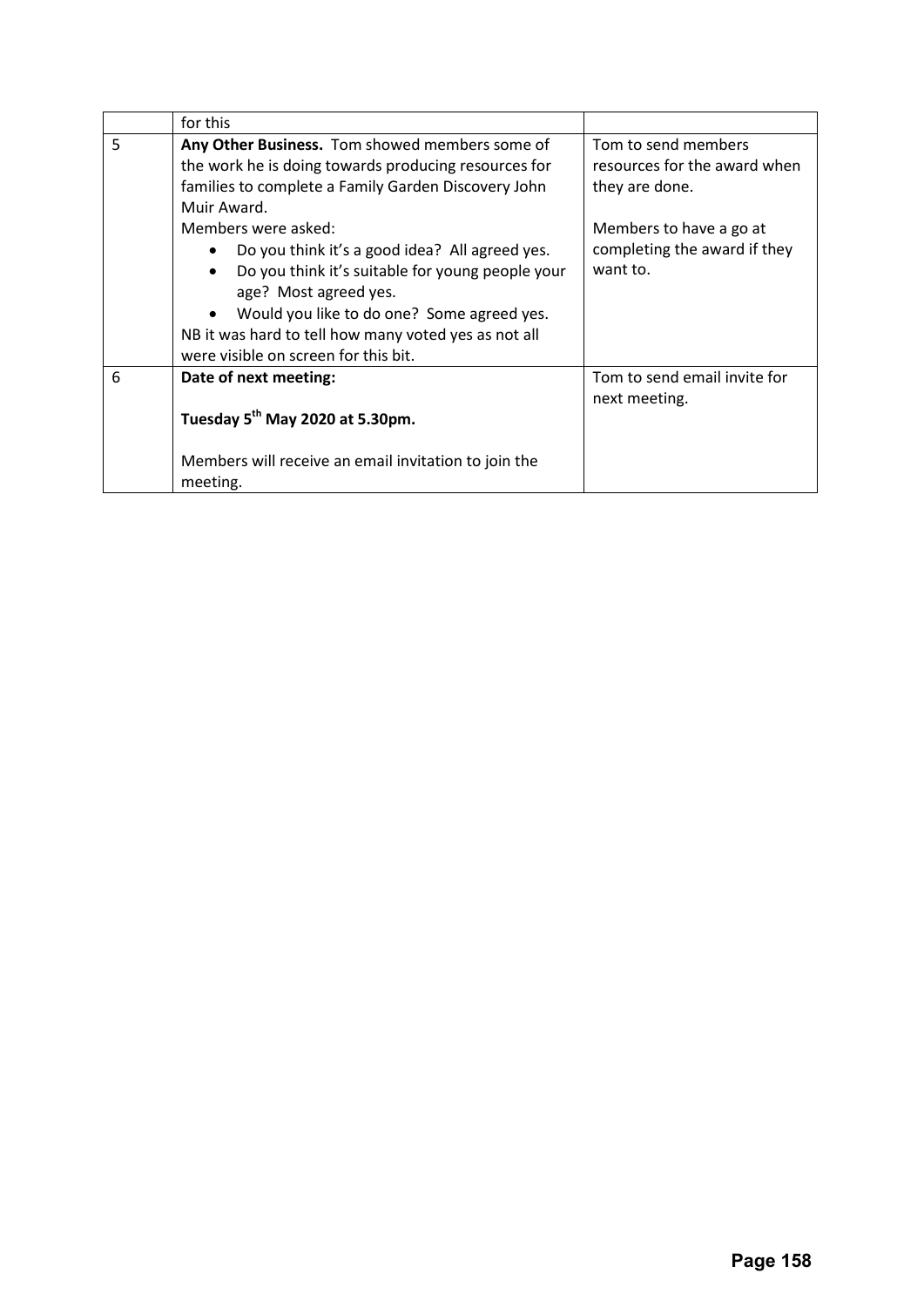### **Annex D**

### **Pembrokeshire Coast National Park Authority Youth Committee**

## **Minutes of online meeting held on 5th May 2020 at 5.30pm**

### **Present at the meeting:**

Phoenix, Carys, Habiba, Libby, Matthew, Sam, Amy, Adam, Rory, Dylan, Tom, Graham, Rose, Chris Taylor (mystery guest)

#### **Apologies:**

Ethan. Also Rory, Dylan and Adam had trouble with the connection and could only attend part of the meeting.

### **Matters Discussed**

| Agenda       | Discussion                                                               | Action                          |
|--------------|--------------------------------------------------------------------------|---------------------------------|
| Item         |                                                                          |                                 |
| $\mathbf{1}$ | Welcome and introductions - everyone shared what                         |                                 |
|              | they are doing in nature to keep themselves occupied<br>during lockdown. |                                 |
|              |                                                                          |                                 |
| 2            | Mystery Guest. Chris Taylor our mystery guest gave the                   |                                 |
|              | group a presentation about his work in the national park                 |                                 |
|              | as a ranger. He then answered the group's questions                      |                                 |
|              | about his job from members.                                              |                                 |
|              |                                                                          |                                 |
| 3            | <b>Europarc Youth Manifesto</b>                                          |                                 |
|              | At the residential in March, members added comments                      |                                 |
|              | to the youth manifesto.                                                  |                                 |
|              | The group looked at it in the meeting and discussed the<br>additions.    |                                 |
|              | All agreed with the additions to the sections Tom                        |                                 |
|              | suggested, except the following points to note:                          |                                 |
|              |                                                                          |                                 |
|              | Treated as equals - group agreed that the current                        |                                 |
|              | wording covered this.                                                    |                                 |
|              | Communication - agreed wording - see also points 34-                     | The group thought a video       |
|              | 37 on using social media.                                                | blog - as a FB post - was a     |
|              |                                                                          | good idea. Members              |
|              |                                                                          | volunteering to do this: Carys, |
|              |                                                                          | Dylan, Sam, Matt, Libby, &      |
|              |                                                                          | Phoenix.                        |
|              | Living - Coastal Cruiser bus info needs to be more                       |                                 |
|              | accessible to young people - put the info on platforms                   |                                 |
|              | where young people are - the group agreed that this                      |                                 |
|              | point merits further discussion at a later meeting.                      |                                 |
|              | 16/17 - Especially during and after Covid 19 lockdown,                   | bring these 2 points together   |
|              | availability of local amenities are pertinent, as people                 | as one                          |
|              | are isolated                                                             |                                 |